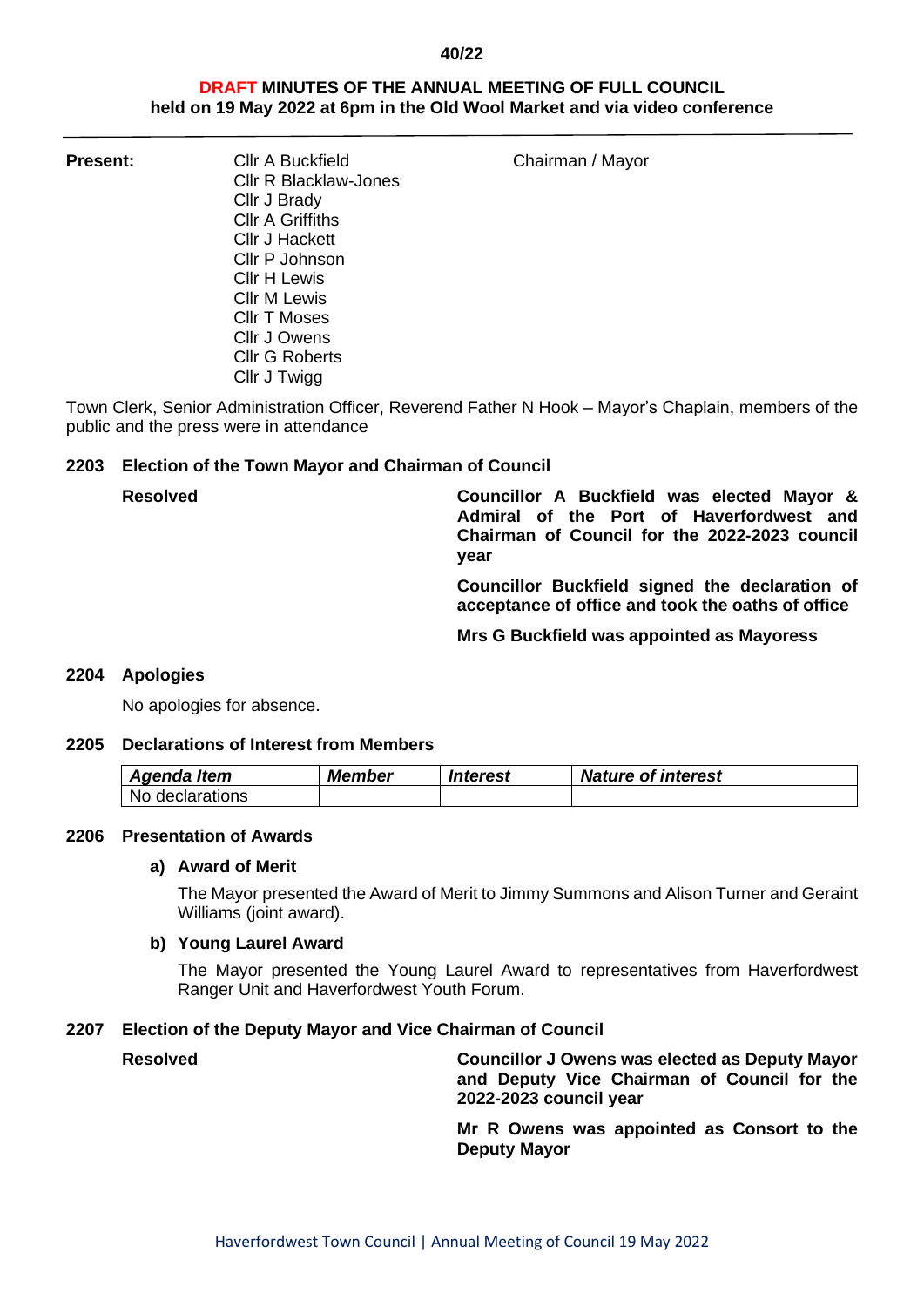## **2208 Election of the Sheriff**

**Resolved Councillor H Lewis was elected Sheriff for the 2022-2023 council year**

> **Councillor M Lewis was appointed as Consort to the Sheriff**

# **2209 Governance; to adopt the following policies**

- **a) Code of Conduct**
- **b) Standing Orders**
- **c) Financial Regulations**
- **d) Terms of Reference for Committees, Sub-Committees and Working Groups**

## **e) Allowances and Expenses Policy**

All voted in favour to accept the following proposals of the Independent Remuneration Panel for Wales Annual Report 2022-2023:

- Senior Role Allowance is given to the Sheriff; Chairman of the Personnel, Policy and Finance Committee; Chairman of the Management, Estates and Strategy Committee;
- Civic Allowance is given to the Mayor and Deputy Mayor;
- Financial loss compensation is available;
- Attendance allowance is available:
- Expenses Reimbursement for travel and subsistence is available within the UK and for overseas trips; entertaining – business and consumables is available.

All voted for any additional budget to be met from the General Reserve.

# **Resolved The following governance was adopted:**

- **Code of Conduct**
- **Standing Orders**
- **Financial Regulations**
- **Terms of Reference for Committees, Sub-Committees and Working Groups**
- **Allowances and Expenses Policy 2022- 2023**

**2210 Dates of Council Meetings for the 2022-2023 Council Year**

**Resolved Meetings will be held every month, except in May (Annual Meeting) and August**

- **Full Council meetings will be held on the third Thursday**
- **Management, Estates and Strategy Committee meetings will be held on the first Monday**
- **Personnel, Policy and Finance Committee meetings will be held on the first Thursday**

## **2211 Appointment of Councillors to Standing Committees, Sub-Committees, Working Groups and Outside Bodies**

# **a) Standing Committees**

# **i. Management, Estates and Strategy Committee**

The vote was in favour to appoint the following members to the committee - Mayor as ex-officio and Councillor's R Blacklaw-Jones, A Griffiths, P Johnson, G Roberts.